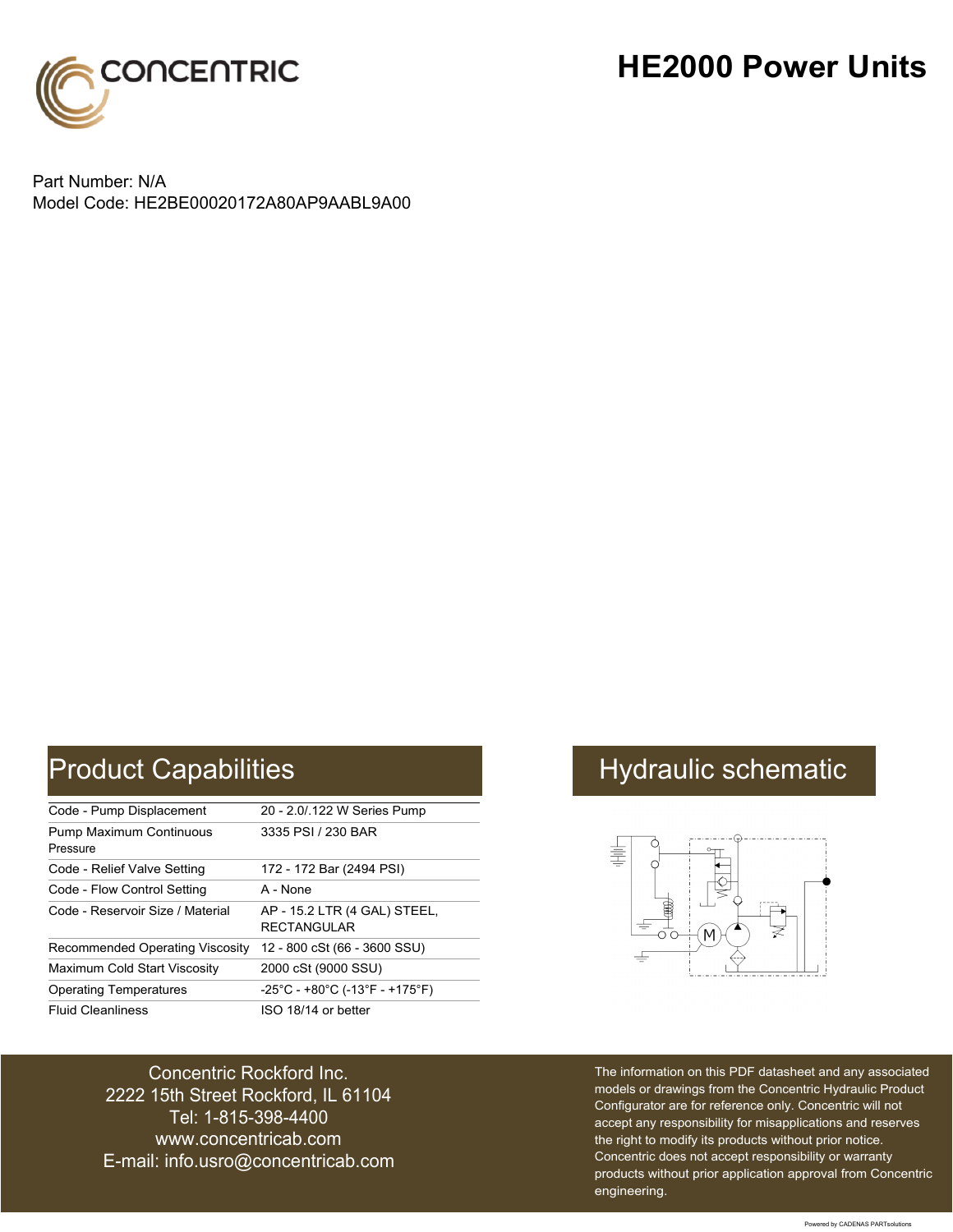## **HE2000 Power Units**



### **Motor Performance Assembly Kit List**



S2 and S3 CURVES 12 VDC, 1 TERMINAL, SERIES WOUND MOTOR



These are performance curves for your power unit. You can use these curves to determine the amp draw and performances as well as run time restrictions.

For these charts, start on the horizontal axis and go up to find you parameters. THE S2/S3 % for DC motors are measured in minutes and % of a 5 minute duty cycle respectively.

HE2000 power units can easily be assembled from kits in our 130 standard capabilities program.

These kits can be purchased through your local distributor and assembled. Below is a list of the kits and quantities required for your power unit.

| <b>Kit Description</b>   | <b>Kit Number</b> | Qty.         |
|--------------------------|-------------------|--------------|
| Adapter Kit              | #1303649          | $\mathbf{1}$ |
| Port Plug Kit            |                   |              |
| AC Motor Adapter Kit     |                   |              |
| Valve Kit                | #1300192          | $\mathbf{1}$ |
| Solenoid Coil Kit        |                   |              |
| Manifold Kit             |                   |              |
| Cavity Plug Kit          |                   |              |
| P.O. Check Kit           |                   |              |
| <b>Riser Block Kit</b>   |                   |              |
| <b>Bolts Kit</b>         |                   |              |
| Pump Type Kit            | #1303438          | $\mathbf{1}$ |
| Relief Valve Setting Kit | #1303661          | $\mathbf{1}$ |
| Flow Control Valve Kit   |                   |              |
| Motor Kit                | #1300027          | $\mathbf{1}$ |
| Reservoir Kit            | #1300909          | $\mathbf{1}$ |
| <b>Start Switch Kit</b>  |                   |              |
| Tube Kits Kit            | #1300874          | 1            |

Concentric Rockford Inc. 2222 15th Street Rockford, IL 61104 Tel: 1-815-398-4400 [www.concentricab.com](www.concentrichydraulics.com) E-mail: [info.usro@concentrica](mailto://info.usro@concentricab.com)b.com The information on this PDF datasheet and any associated models or drawings from the Concentric Hydraulic Product Configurator are for reference only. Concentric will not accept any responsibility for misapplications and reserves the right to modify its products without prior notice. Concentric does not accept responsibility or warranty products without prior application approval from Concentric engineering.